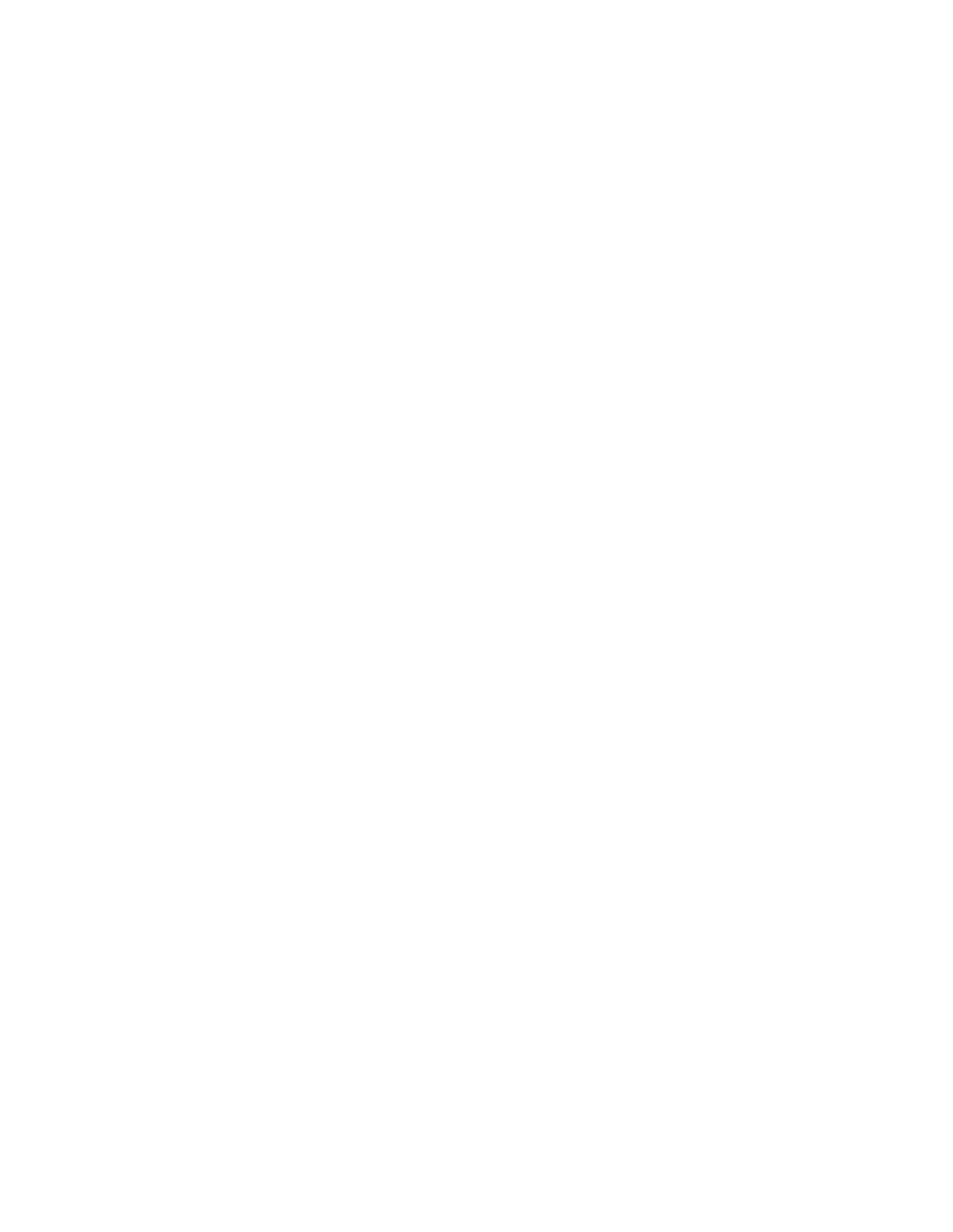## City of Temecula City-Wide Design Guidelines

City Council Resolution No. 05-086

August 9, 2005

Prepared for:



City of Temecula 43200 Business Park Drive Temecula, California 92589 www.cityoftemecula.org

Prepared By:



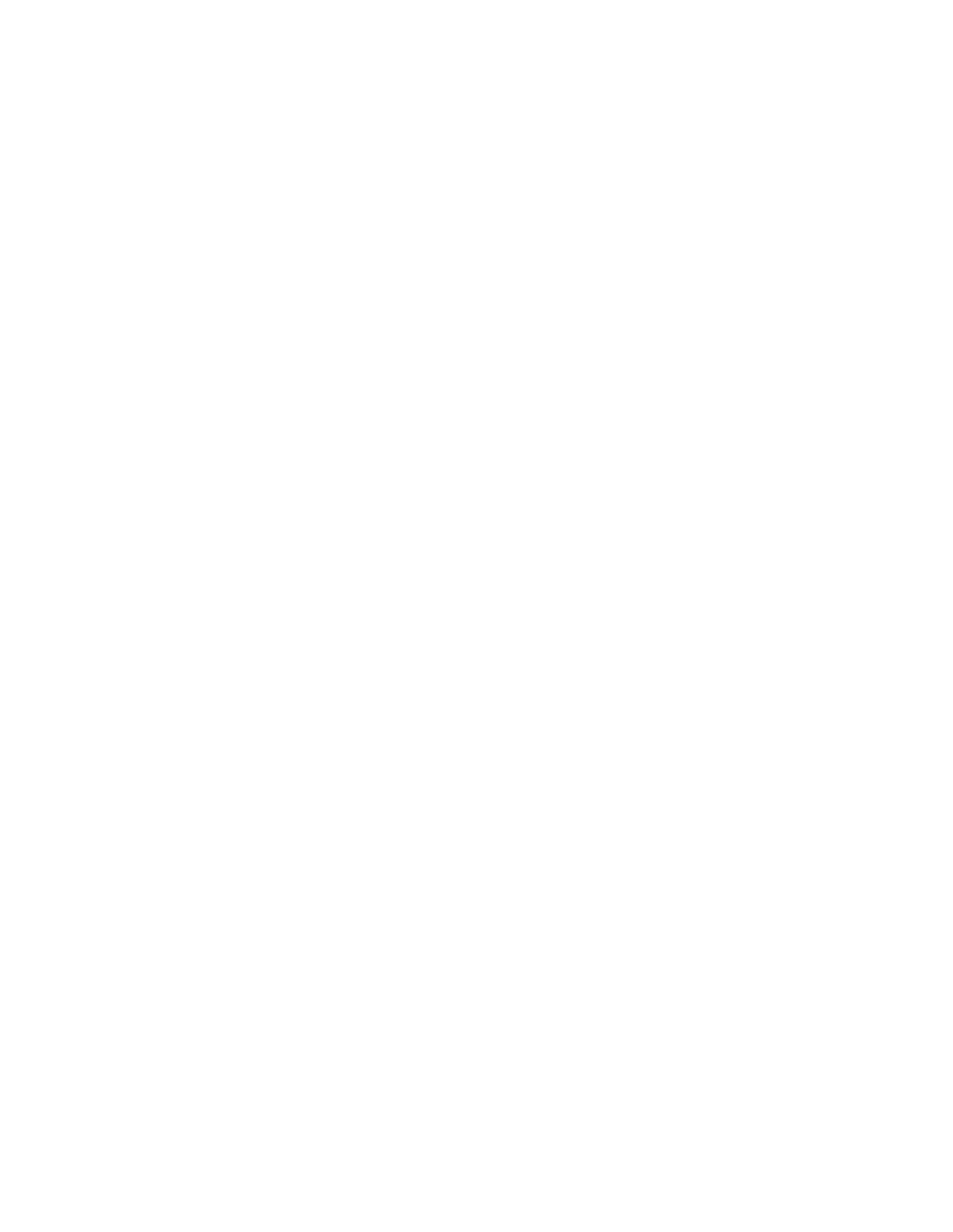## Table of Contents

| <b>Chapter 1: Introduction</b>         | <b>i-1</b>              |
|----------------------------------------|-------------------------|
| Intent and Use of the Guidelines       | $i-1$                   |
| Who Will Use These Guidelines          | $i-3$                   |
| Development Subject to Design Review   | $i-3$                   |
| Organization and Content               | $i-4$                   |
| <b>Chapter 2: Single-Family</b>        | $SF-1$                  |
| <b>Site Planning</b>                   | <b>SF-2</b>             |
| Lot Layout                             | $SF-2$                  |
| Project Entry and Character            | $SF-4$                  |
| Grading and Drainage                   | SF-6                    |
| Landscaping                            | <b>SF-8</b>             |
| <b>Planting Areas</b>                  | SF-8                    |
| Irrigation and Water Conservation      | SF-12                   |
| <b>Building Design</b>                 | <b>SF-14</b>            |
| <b>Building Form</b>                   | SF-14                   |
| Roof Forms                             | SF-16                   |
| Garages                                | <b>SF-18</b>            |
| Windows, Doors, and Entries            | <b>SF-20</b>            |
| Articulation                           | $SF-22$                 |
| <b>Materials and Colors</b>            | $SF-24$                 |
| <b>Utilitarian Aspects</b>             | <b>SF-26</b>            |
| <b>Utilities</b>                       | $SF-26$<br><b>SF-28</b> |
| Walls and Fences/Screening<br>Lighting | <b>SF-30</b>            |
|                                        |                         |
| <b>Chapter 3: Multi-Family</b>         | MF-1                    |
| <b>Site Planning</b>                   | <u>MF-2</u>             |
| Lot Layout                             | $MF-2$                  |
| Project Entry and Character            | $MF-4$                  |
| Grading and Drainage                   | MF-6                    |
| <b>Access and Circulation</b>          | MF-8<br>$MF-10$         |
| Parking Areas                          |                         |
| Landscaping<br><b>Planting Areas</b>   | <b>MF-12</b><br>MF-12   |
| Irrigation and Water Conservation      | MF-16                   |
| <b>Building Design</b>                 | <b>MF-18</b>            |
| <b>Building Form</b>                   | <b>MF-18</b>            |
| Roof Forms                             | MF-20                   |
| Windows, Doors, and Entries            | MF-22                   |
| Articulation                           | MF-24                   |
| <b>Materials and Colors</b>            | MF-26                   |
|                                        |                         |

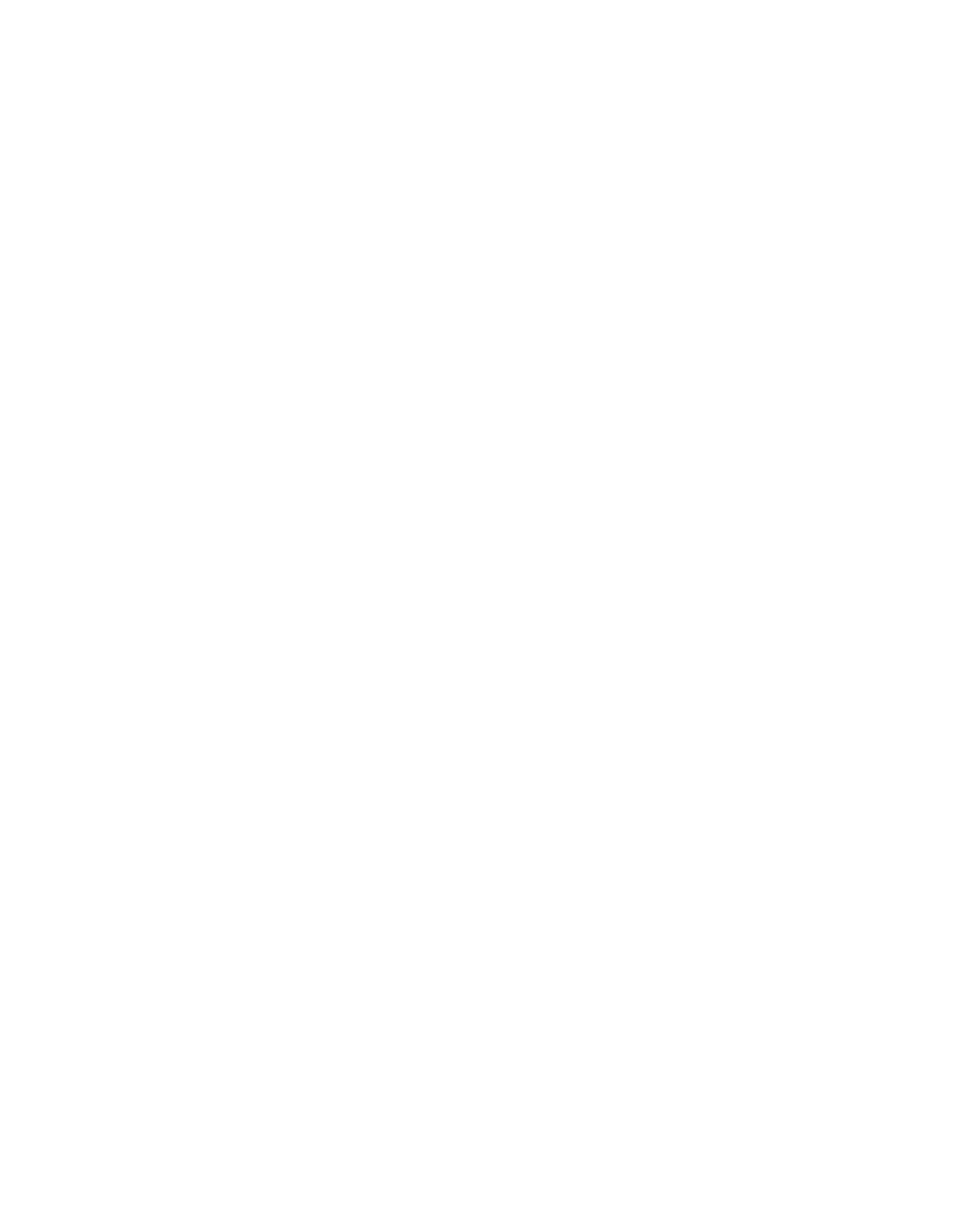| <b>Utilitarian Aspects</b>                | <b>MF-28</b>   |
|-------------------------------------------|----------------|
| <b>Garages and Ancillary Structures</b>   | <b>MF-28</b>   |
| <b>Utilities</b>                          | MF-30          |
| Walls and Fences/Screening                | MF-32          |
| <b>Trash Enclosures</b>                   | MF-34          |
| Lighting                                  | MF-36          |
| <b>Chapter 4: Commercial</b>              | C-1            |
| <b>Site Planning</b>                      | $C-2$<br>$C-2$ |
| Lot Layout<br>Project Entry and Character | $C-6$          |
| Grading and Drainage                      | $C-8$          |
| Plaza Spaces                              | $C-10$         |
| <b>Access and Circulation</b>             | $C-12$         |
| Loading and Service Areas                 | $C-16$         |
| Parking Areas                             | $C-18$         |
| Landscaping                               | $C - 22$       |
| <b>Planting Areas</b>                     | $C-22$         |
| Irrigation and Water Conservation         | $C-26$         |
| <b>Building Design</b>                    | $C-28$         |
| Design Theme                              | $C-28$         |
| <b>Building Form</b>                      | $C-30$         |
| Roof Forms                                | $C-32$         |
| Parapet Roofs                             | $C-34$         |
| Windows, Doors, and Entries               | $C-36$         |
| <b>Storefront Design</b>                  | $C-38$         |
| Articulation                              | $C-40$         |
| <b>Materials and Colors</b>               | $C-4$          |
| <b>Utilitarian Aspects</b>                | $C-44$         |
| <b>Parking Structures</b>                 | $C-44$         |
| <b>Utilities</b>                          | $C-46$         |
| Walls and Fences/Screening                | $C-48$         |
| <b>Trash Enclosures</b>                   | $C-50$         |
| Lighting                                  | $C-52$         |
| <b>Chapter 5: Industrial</b>              | $I-1$          |
| <b>Site Planning</b>                      |                |
| Lot Layout                                | L <sub>2</sub> |
| "Image Zone"                              | $-4$           |
| Project Entry and Character               | $-6$           |
| <b>Employee/Visitor Seating Areas</b>     | $-8$           |
| <b>Access and Circulation</b>             | $I-10$         |
| Loading Areas                             | $-12$          |
| Parking Areas                             | $-14$          |